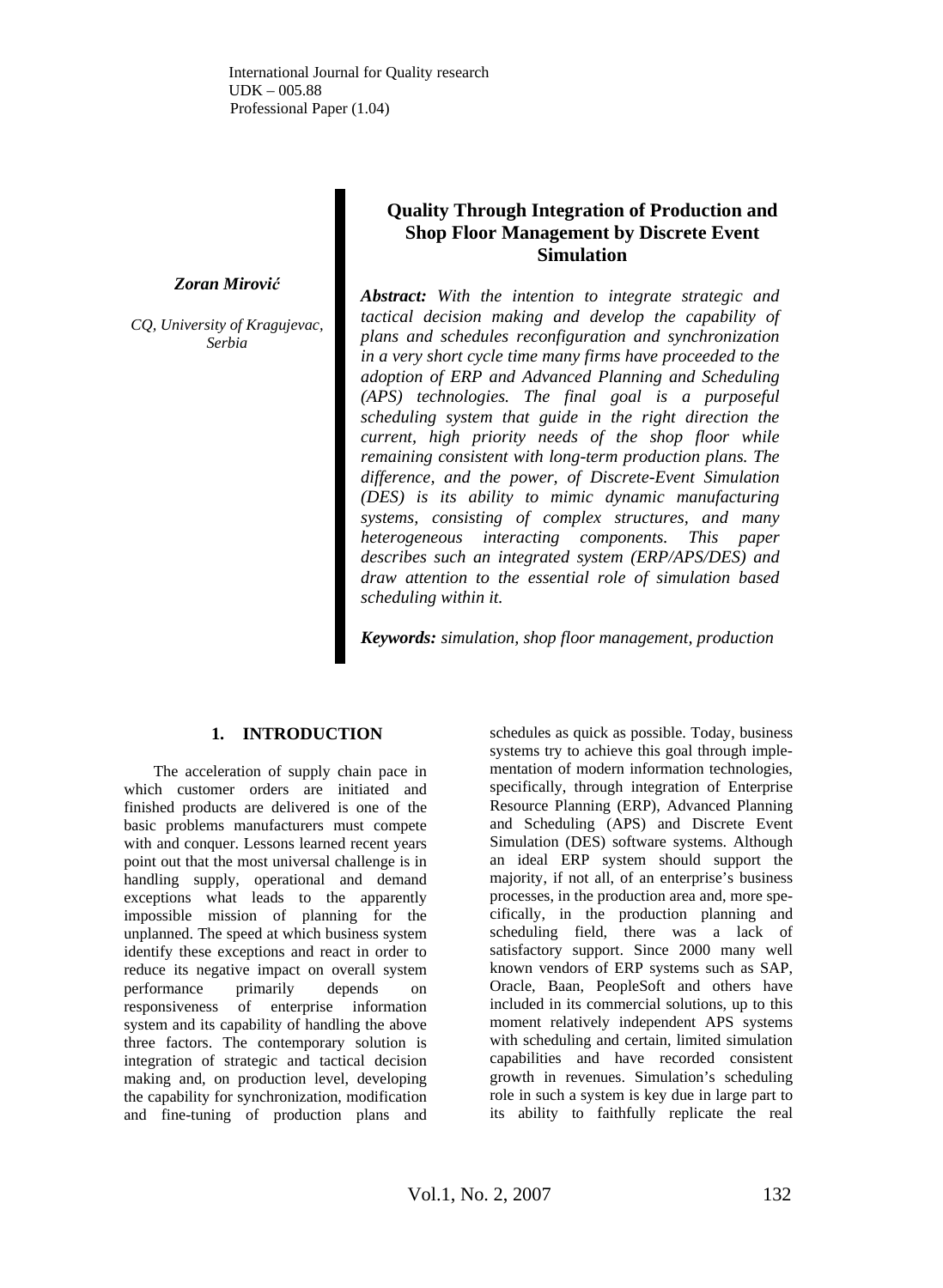

production ambiance and quickly react on unpredictable exceptions in the field. Its value is further enhanced when this solution is fully integrated with advanced planning function.

Despite this fact, even now are evident problems in successful implementation and utilization of this scheduling, simulation supported solutions in everyday production practice. The main reason, what this paper suggests, is that in the domain of production scheduling it is not possible to design generic model (simulation software) capable to encompass all possible production system types and, in as much detail as it is necessary, all the subtleties of the concrete manufacturing environment. This is reason why above simulation solutions suffer the loss of its prediction power that is crucial for handling exceptions.

In this framework the paper propose methodological design approach for Discrete Event Simulation solution. This approach gives verbal and mathematical problem description, builds ontology of problem domain, uses Extended Petri Nets and event graphs as activity cycle diagrams as modeling tools, in order to obtain faithful model which easily can be replicated in object oriented class and object hierarchy.

# **2. MERGING ERP, APS AND DES**

Enterprise Resource Planning (ERP) systems are software solutions that provide seamless integration of all enterprise's business processes and information flows in the company attempting to synergise the resources of an organization. A typical ERP system is single software package that use multiple components of computer software and hardware to achieve mentioned integration. A distinctive constituents of most ERP systems is the use of a unified database, common dataprocessing and communications protocols to process and store data for the various system modules. ERP system combines all business applications together into a single, integrated software program that runs off a single database so that the various departments can more easily share information and communicate with each other.

Ideally, ERP delivers a single database that contains all data for the software modules or business application, which would include: Manufacturing (*Engineering, Bills of Material, Scheduling, Capacity, Workflow Management,* 

*Quality Control, Cost Management, Manufacturing Process, Manufacturing Projects, Manufacturing Flow*), Supply Chain Management (*Inventory, Order Entry, Purchasing, Product Configurator, Supply Chain Planning, Supplier Scheduling, Inspection of goods, Claim Processing, Commission Calculation*), Financials (*General Ledger, Cash Management, Accounts Payable, Accounts Receivable, Fixed Assets*), Projects (*Costing, Billing, Time and Expense, Activity Management*), Human Resources (*Human Resources, Payroll, Training, Time & Attendance, Benefits*), Customer Resources and Marketing (*Sales and Marketing, Commissions, Service, Customer Contact and Call Center support)* etc.

Planning and scheduling are closely related and are best done using the same or closely related tools like APS. Scheduling determines what is actually implemented in the process, while planning explores what is possible. Plans have little value if they are inaccurate and cannot be implemented because they do not consider important process requirements. As such a contemporary APS system should support both planning and scheduling. With this in mind an APS system can be defined as computer software with ability to rapidly and simultaneously plan and schedule customer demand while considering material and capacity constraints as well as to reconfigure synchronized plans and schedules in a very short cycle time. The potential to increase business performance such as on-time delivery, shorter cycle times, reduction in inventories and increased throughput with APS is enormous.

The available data suggests that the estimated improvement attributable to effective planning and scheduling is 5% to 15% as measured by a decrease in process costs (such as waste, changeover, inventory reduction) and/or increase in process throughput. In order to achieve this performance an APS system must be used in an effective business process whereby the data used is reasonably accurate and schedules and plans must be executed with reasonable precision. To achieve consistent results the planning and scheduling process must be repeated when business conditions change significantly. Simulation's scheduling role in such a APS system is key due in large part to its ability to faithfully replicate the real production ambiance and quickly react on unpredictable exceptions in the field. Its value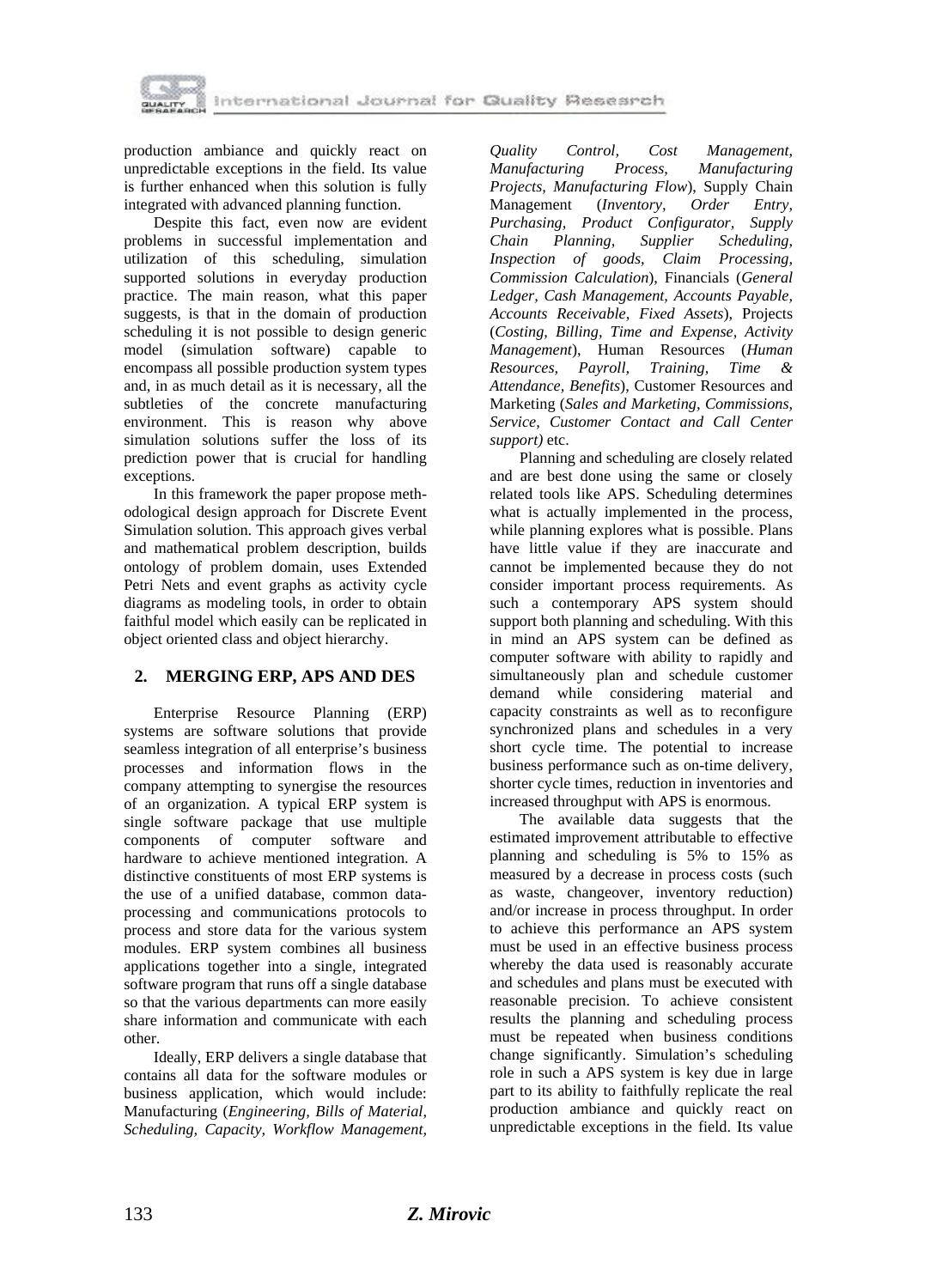

is further enhanced when this solution is fully integrated with advanced planning function.

Despite this fact, even now are evident problems in successful implementation and utilization of this scheduling, simulation supported solutions in everyday production practice. The main reason, what this paper suggests, is that in the domain of production scheduling it is not possible to design generic model (simulation software) capable to encompass all possible production system types and, in as much detail as it is necessary, all the subtleties of the concrete manufacturing environment. This is reason why above simulation solutions suffer the loss of its prediction power that is crucial for handling exceptions.

Simulation software systems attempt to model or replicate complexity of real systems what result in complexity at analytical, design and technological level of software creation. This is reason why effective modeling is one of the most important and difficult steps in the development of reliable simulation software systems.

# **3. PLANNING AND SCHEDULING IN ERP/APS ENVIRONMENT**

The computerized process of planning and scheduling in manufacturing have evolved from simplistic Material Requirements Planning systems to today's sophisticated Advanced Planning and Scheduling systems. While planning is concerned with the long-range determination of what needs to be manufactured, typically over a relatively long time period, scheduling is the task of deciding how that manufacturing is to be accomplished, usually over a relatively short time period. Simulation is well suited to the scheduling task since it can handle as much detail as is necessary to capture the subtleties of the manufacturing process. It is desirable for a simulation-based scheduling function to be integrated with an Enterprise Resource Planning system, which maintains the system data suitable for driving a simulation of the current system load and thereby producing a feasible schedule.

Modern Enterprise Resource Planning (ERP) systems contain all the data necessary for detailed production planning and scheduling. This includes product information, such as bills of material and routing of parts through the manufacturing process. It includes system information such as equipment, manpower, and shift schedules. It also includes status in formation such as the current order book, work in process, inventory levels, and released purchase orders. This is what is needed for an Advanced Planning and Scheduling (PS) function to determine how to efficiently plan a plant's operations and to replan quickly and accurately based on changing requirements.

The traditional Material Requirements Planning (MRP) computerized process in an ERP system concerns itself with determining the quantity of products to be made in a specified period of time. Initial informations are demand for final products in that period, the component products which compose that demand, and the lead time required to produce each component and final product. A major defect in such an approach, of course, is that limits on manufacturing capacity are not considered. Actual lead times usually vary considerably from the fixed lead times assumed by MRP when a system is highly utilized and dynamic. In order to determine whether or not an infinite capacity plan such as produced by MRP is actually feasible, simulation can be used to determine whether the start times generated by the plan will actually allow the manufacturing orders to be completed by their due dates. While simulation is capable of producing a highly realistic manufacturing schedule, the task of "correcting" the infeasibilities of an MRP plan in capacityconstrained environments is quite discouraging. Through the years the authors have been involved in many successful applications of such, but the data requirements to maintain a realistic model consistent with the plan and the business process expertise needed to effectively execute it have made these successes costly and difficult to perpetuate. What is needed is a better starting point from which to schedule which leads to APS systems.

An APS system uses variants of the planning and scheduling approaches described above in an integrated way. A planner module which pays some attention to capacity constraints produces a "schedulable" plan. This plan then feeds a scheduler module, which produces a detailed list of operations showing how capacity will be used and returns this information to the planning function for use in the next planning period.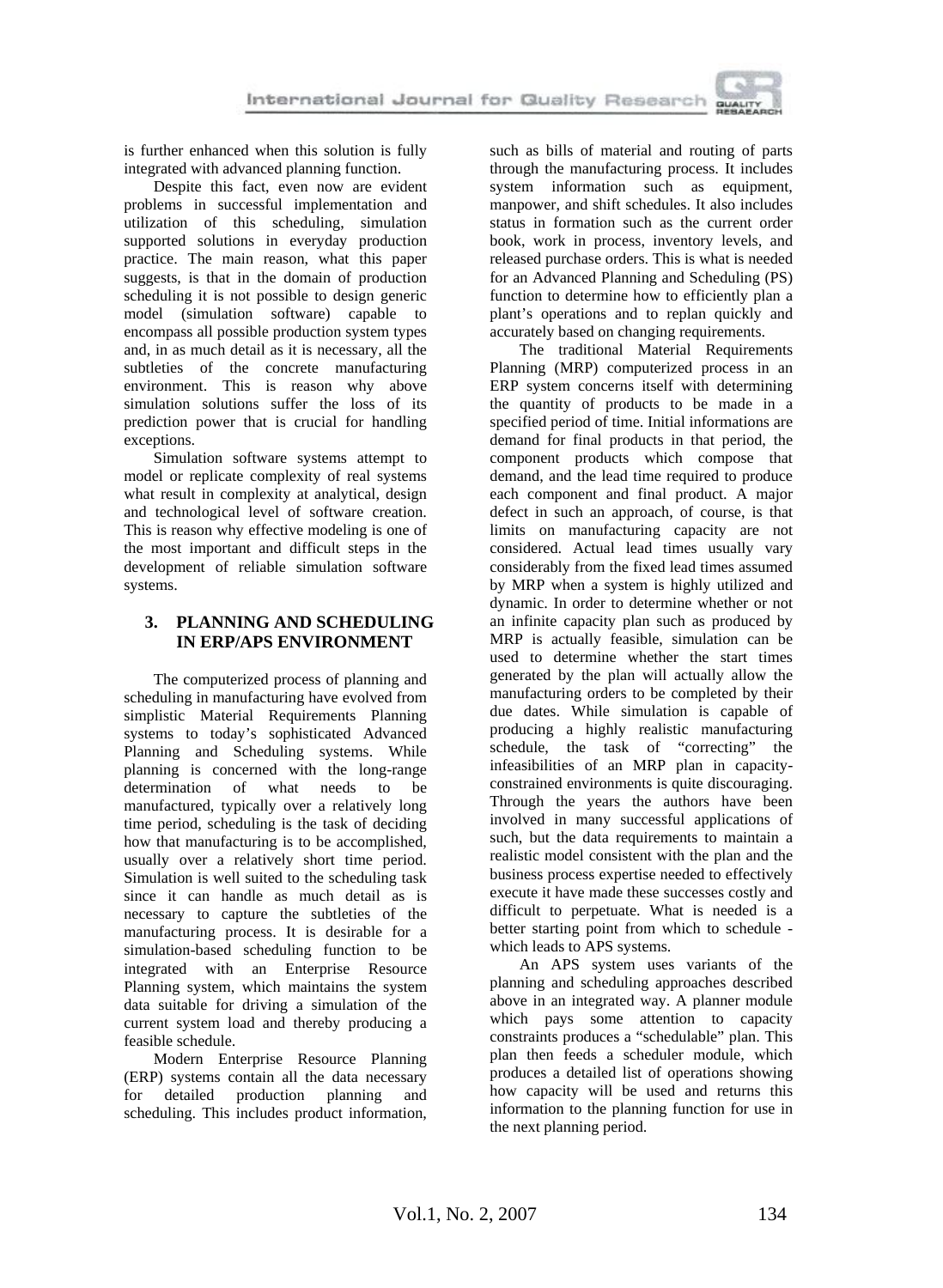

The data regarding current and planned operations can also be used to provide realistic estimates of the ability to meet a new customer order request. Function of an APS system is to coordinate material and capacity planning in order to fulfill the demands being placed on the manufacturing system. The role of planning in APS is to determine what demands on the production system will be met over a given planning horizon. The input to the planning process includes information on manufacturing capacity and demand data. Demands may be of several types: customer orders, forecasts, transfer orders (i.e., orders from other plants), released jobs, or replenishments of safety stock. Manufacturing system data includes bills of material, workcenter availability, part routings through workcenters, and inventory (both onhand and scheduled for delivery). The output

from the planning process is a feasible plan, which provides release and completion times for every demand. Like MRP before it, APS takes into account the availability of materials. Unlike MRP, it also takes into account the capacity of workcenters to process the material and satisfy demands. This planning process is order-centric, focusing on the demand for end items and determining how much demand can be met in a given time period. Exactly how that demand will be met, in terms of specific assignments of jobs to workcenters and their sequencing, is left to the scheduling function. It is in fact often desirable for a plan to be somewhat tentative, since it covers a planning horizon subject to disruptions. Forecasts may not be accurate. Deliveries may be delayed. Equipment may fail. Unexpected rush orders may be received.



*Figure 1. Traditional MRP and Advanced Planning and Scheduling* 

Therefore planning is not expected to be highly detailed. Individual machines may be aggregated into a workcenter with no determination of which will be used by a specific order. Setup times may be averaged since sequencing at this time is premature. Buffer times may be defined, especially prior to processing on bottleneck machines, to allow for possible disruptions. The end result is a "schedulable" plan. The result is an accurate representation of what to expect on the shop floor in the immediate future. While the planner module typically considers demand on the system over a few weeks or months, the scheduler module will typically work with a much shorter time frame such as a shift, a day, or a week.

The usefulness of a detailed schedule degenerates quickly as time passes, since disruptions on the shop floor or changes to the order mix may require significant adjustments. For this reason a simulation used for generating a schedule is usually deterministic. If a random event occurs (i.e., machine failure, arrival of a rush order, or a missed delivery date by a supplier) then a new schedule can quickly be generated and its impact evaluated. Which specific machine will it be allocated at a given operation? How long will it have to wait for other orders at the same machine? What will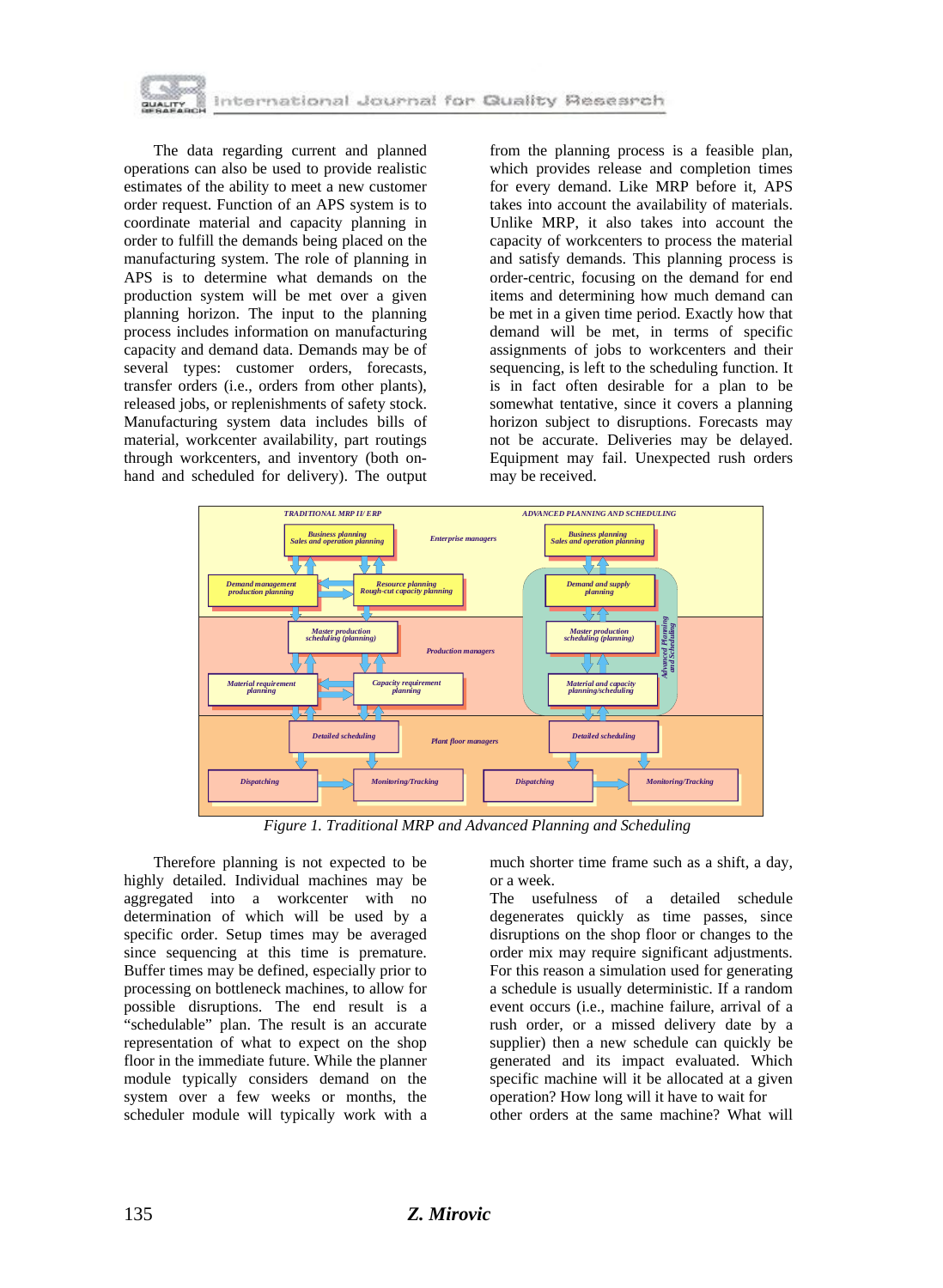

the setup time be? Answers to these questions cannot be planned ahead of time, but rather unfold dynamically as orders move through the system over time. The answer proposed in this

paper is design of discrete event simulation software that fully replicate dynamic shop floor environment.



*Figure 2. Closing the Planner/Scheduler Loop with simulation* 

### **4. DESIGN METHODOLOGY**

Simulation software systems attempt to model or replicate complexity of real systems what result in complexity at analytical, design and technological level of software creation. This is reason why effective modeling is one of the most important and difficult steps in the development of reliable simulation software systems. At this point, the paper highlights inevitability of knowledge transfer between three knowledge domains. First domain is knowledge about the business processes,

second knowledge about software development and implementation and third from academic community research (Operational Research and Management Science) about problem domain. Integration and overlapping of mentioned specialized fields of knowledge for the solution of the common task result in useful and functional simulation model.In this framework the paper propose methodological design approach for Discrete Event Simulation solution (*Figure 3*.).



#### *Figure 3. Proposed methodology*

This approach gives verbal and mathematical problem description, builds ontology of problem domain, uses Extended Petri Nets and event graphs as activity cycle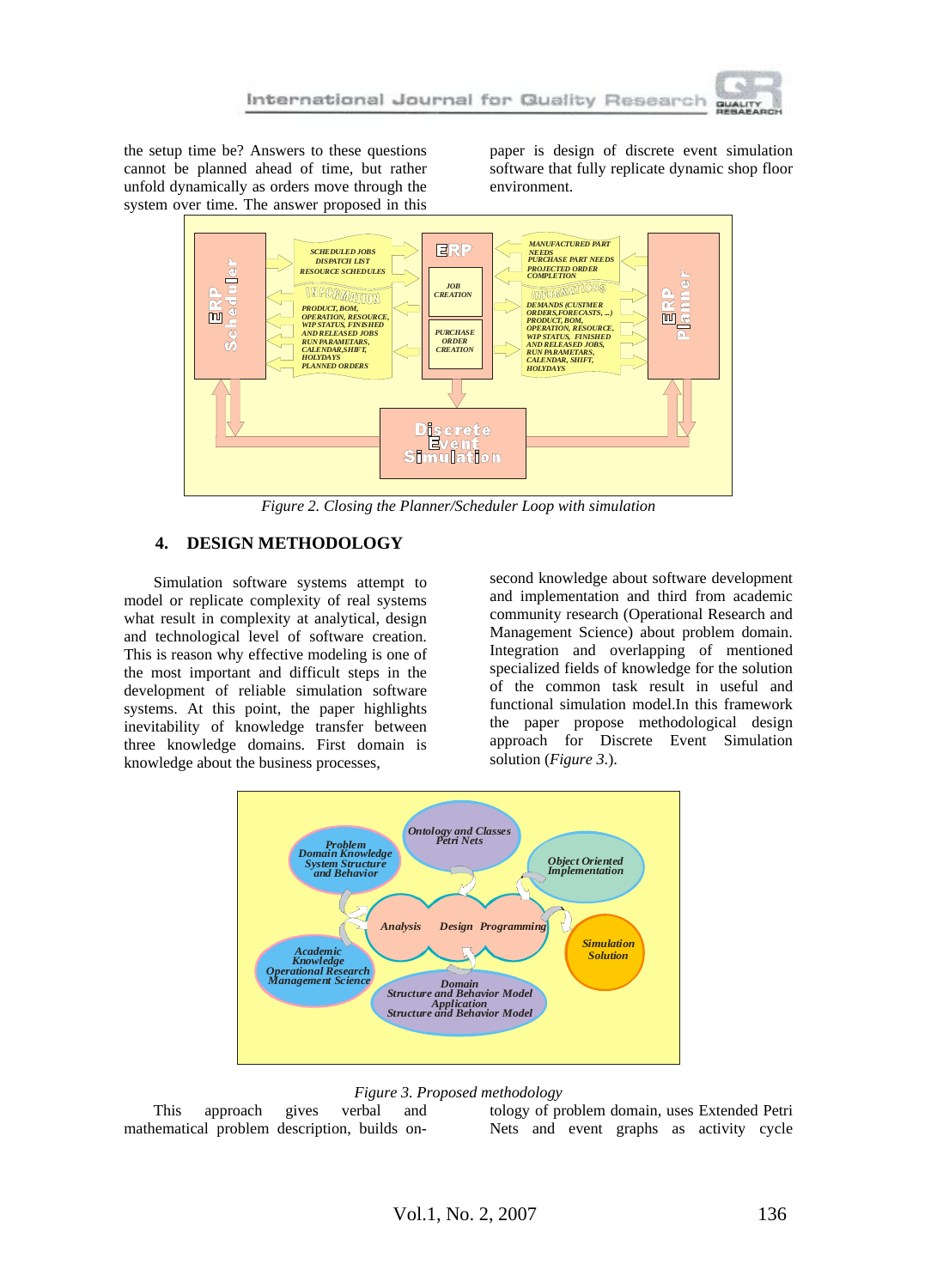

diagrams as modeling tools, in order to obtain faithful model which easily can be replicated in object oriented class and object hierarchy. Some of the basic ontology concepts of the proposed methodology are: **Order** (*Order\_code, Product\_code, Quantity, Due\_date, Order\_status*),

**Product** (*Product\_code, Routing\_code*), **Activity (***Activity\_code, Product\_code, Activity\_duration, Start\_time, End\_time, Workcenter\_code, Activity\_range, Activity\_status*),

**Routing (***Routing\_code, Activity\_code, Activity\_range*),

A place—denoted by a circle—represents a condition such as input data, input signal, resource, condition, or buffer. A transition denoted by a solid bar— represents an event such as a computation step, task, or activity. Arcs are utilized to connect places and



*Figure 4: EPN symbols* 

at a place and a place may contain zero or more tokens. With the use of tokens the modeler can provide the necessary dynamic links between

the places (conditions) and transitions (tasks or events) in a Petri Net. The concept of transition "firing" allows a Petri Net to simulate the dynamic behavior of a system. In their original form transition firing in Petri Nets was instantaneous. but, time is incorporated into Extended Petri Nets. This results in a timed transition that will have the ability to model tasks or activities.

**Work center (***Workcenter\_code, Activity\_code, Setup\_time, Workcenter\_ capacity,* 

*Workcenter\_ status*)

This approach uses Extended Petri Nets (EPN) like graphical and mathematical modeling tools that can be used to perform static and dynamic modeling of existing manufacturing systems. Manufacturing systems are characterized as being concurrent, asynchronous, distributed, parallel, non-deterministic, and stochastic and can be effectively modeled and analyzed by using Petri Nets.

transitions in a Petri Net. Arcs are directed (depicted by arrows) and are either drawn from a place to a transition or from a transition to a place. Arcs in a Petri Net have multiplicity. The fourth element called the token and denoted by a solid circle provides the dynamic simulation capabilities to Petri Nets. Tokens are initialized



*Figure 5: AC diagrams* 

Ontology concepts are the base for object oriented class and object hierarchy design and EPN approach helps modeling of

manufacturing system and software system dynamics. Realized simulation tool has a number of unique characteristics such as interactive Gantt chart display, specialized reports, integration with external data sources, specialized scheduling rules, concurrent graphical animation etc. The quality of the generated schedule is largely determined by the scheduling rules that are specified for selecting resources and operations. A complete set of rules must be incorporated into the simulation tool to support a specific range of given manufacturing identity. Figures 6 and 7